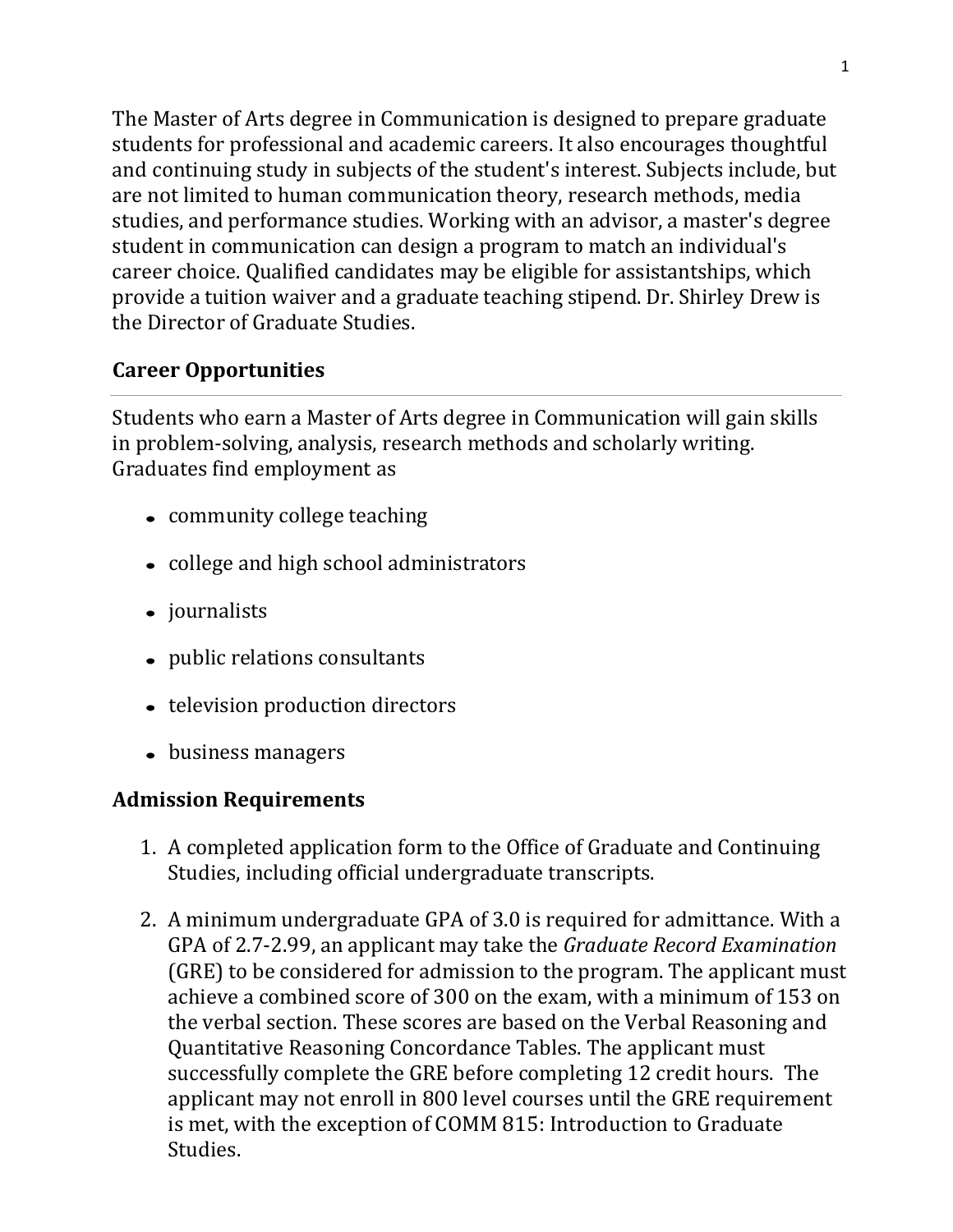3. If you are not a graduate of Pittsburg State University, please submit a 500-word letter of intention expressing reasons for seeking the master's degree.

## **All graduate assistant applicants must:**

- 1. Fill out the application form (available online).
- 2. Possess a GPA of 3.0 or above.
- 3. Provide three references—names and contact information only (if a PSU graduate), or three *written* recommendations (if not a PSU graduate).

# **International Student Requirements Documents for Admission for International Students:**

You should present your application documents to the Office of Graduate and Continuing Studies by June 1 for fall admission and by October 1 for spring admission.

- 1. Complete online application form.
- 2. Official undergraduate transcript from your college/university submitted to the Office of Graduate and Continuing Studies.
- 3. **TOEFL score\*** or an original written statement by an official from the school from which you graduated that verifies that English was the language of instruction for your university.

# **\*Your TOEFL scores determine the courses in which you can enroll.**

Students with a verified TOEFL score of 79 or higher may be admitted to regular academic graduate courses in the Department of Communication. All Students with less than 79 must enroll in the Intensive English Program fulltime.

During the first six weeks as a student in the graduate program in Communication, all International students will be given an oral English examination or interview, conducted by a faculty committee.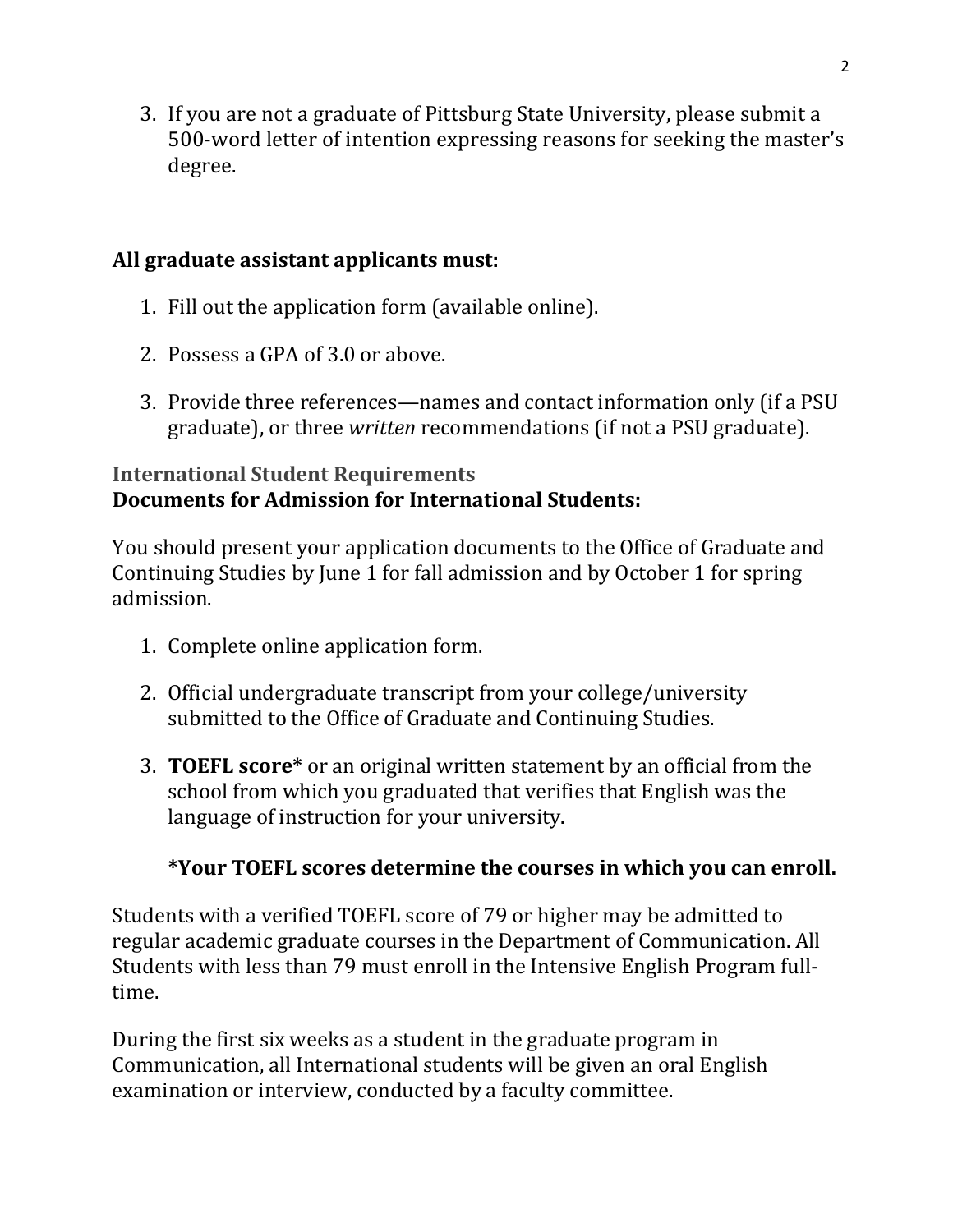### **Program From Beginning To End**

- 1. Application Process (six weeks prior to beginning program) The Office of Graduate and Continuing Studies must receive a completed program application and transcripts from all previously attended institutions by June 1 for fall admission and by October 1 for spring admission.
- 2. Initial Advisement (before first semester)

Students should meet with the Director of Graduate Studies and/or your assigned advisor to enroll for his or her first semester of classes (9-12 hours is recommended).

### 3. Early Responsibilities.

After consulting with the Director of Graduate Studies, an advisor will be selected in the student's field of study. The new advisor will assist the student in selecting the sequence of classes that will best suit his or her needs.

4. Candidacy

Upon the completion of a minimum of 9 credit hours (usually at the beginning of the second semester), the student should meet with his or her advisor to complete and file the student's candidacy plan. This includes choosing an option in the master's degree curriculum (see explanation of three options below). A time line for completion should also be established.

#### 5. Preparation for Final Semester.

The student should meet with his or her advisor to complete the final steps of master's degree option.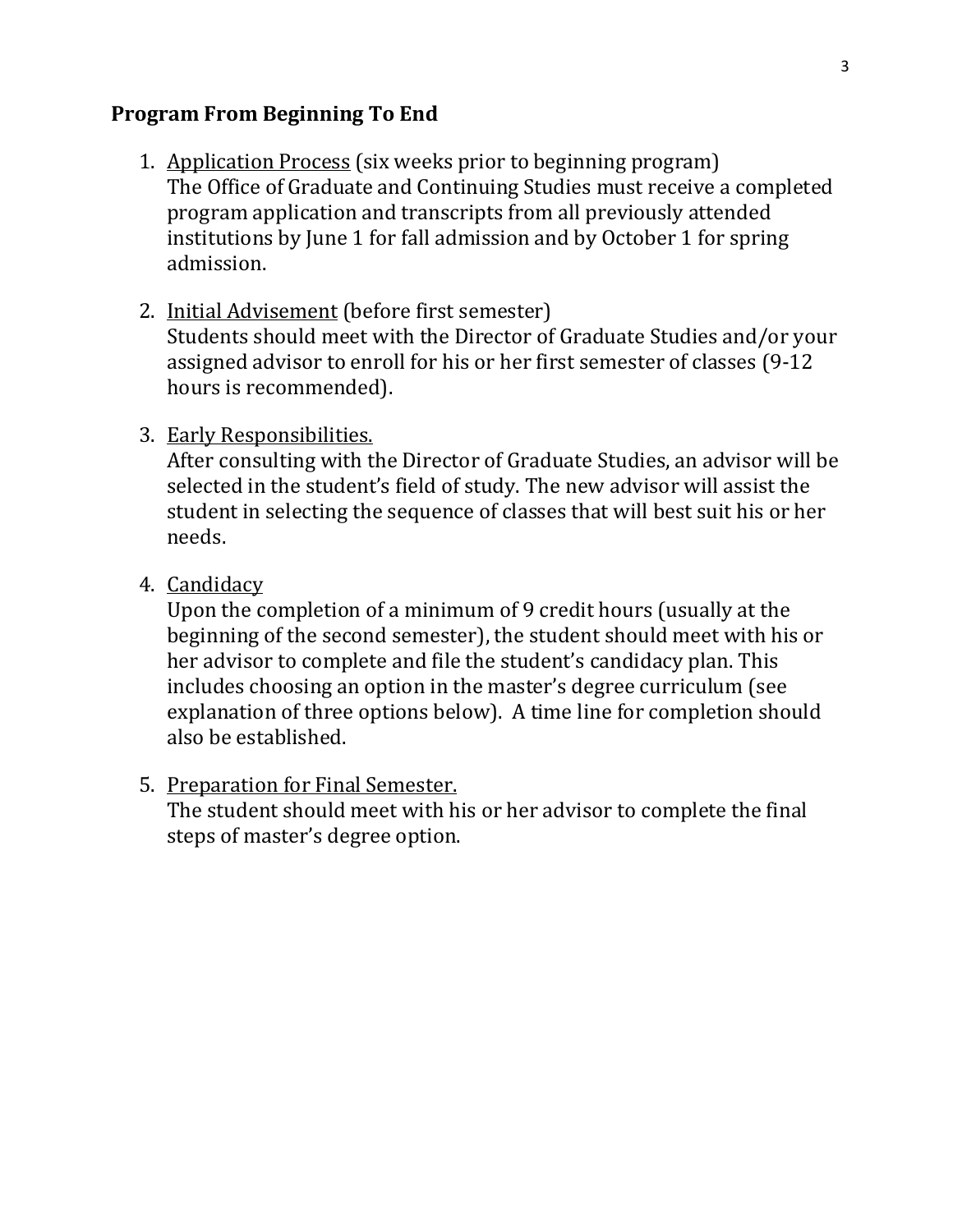## **Program of Study**

- 1. All graduate students in communication must enroll in COMM 815: Introduction to Graduate Studies as soon as possible upon entering the program.
- 2. All graduate students must complete at least 15 hours of 800 level courses during the course of their graduate studies. One is: COMM 815: Introduction to Graduate Studies. Students must also complete *EITHER:* COMM 870: Seminar in Mass Communication Theory *OR* COMM 871: Seminar in Human Communication Theory. One additional 800 level *seminar course* is also required.
- 3. A maximum of 6 hours of 500 and 600 level courses may be taking for graduate credit.
- 4. Students may take as many as 6 hours of graduate courses outside the Communication Department with their advisor's approval.
- 5. A total of 6 credit hours in Topics and/or Readings may count towards the degree.
- 6. Students are advised to consult the current university catalog regarding dates and deadlines related to graduate work.

# **Candidacy**

Students are admitted to candidacy only after review and approval of their academic status by their graduate advisor.

Students are usually admitted to candidacy when they have successfully completed the following:

- 1. At least 9 hours and not more than 12 hours of graduate study with a 3.0 average.
- 2. Removed all deficiencies.
- 3. Selected a master's program option.
- 4. Planned the remainder of their programs with their advisors.
- 5. International students must have a TOEFL score of 79.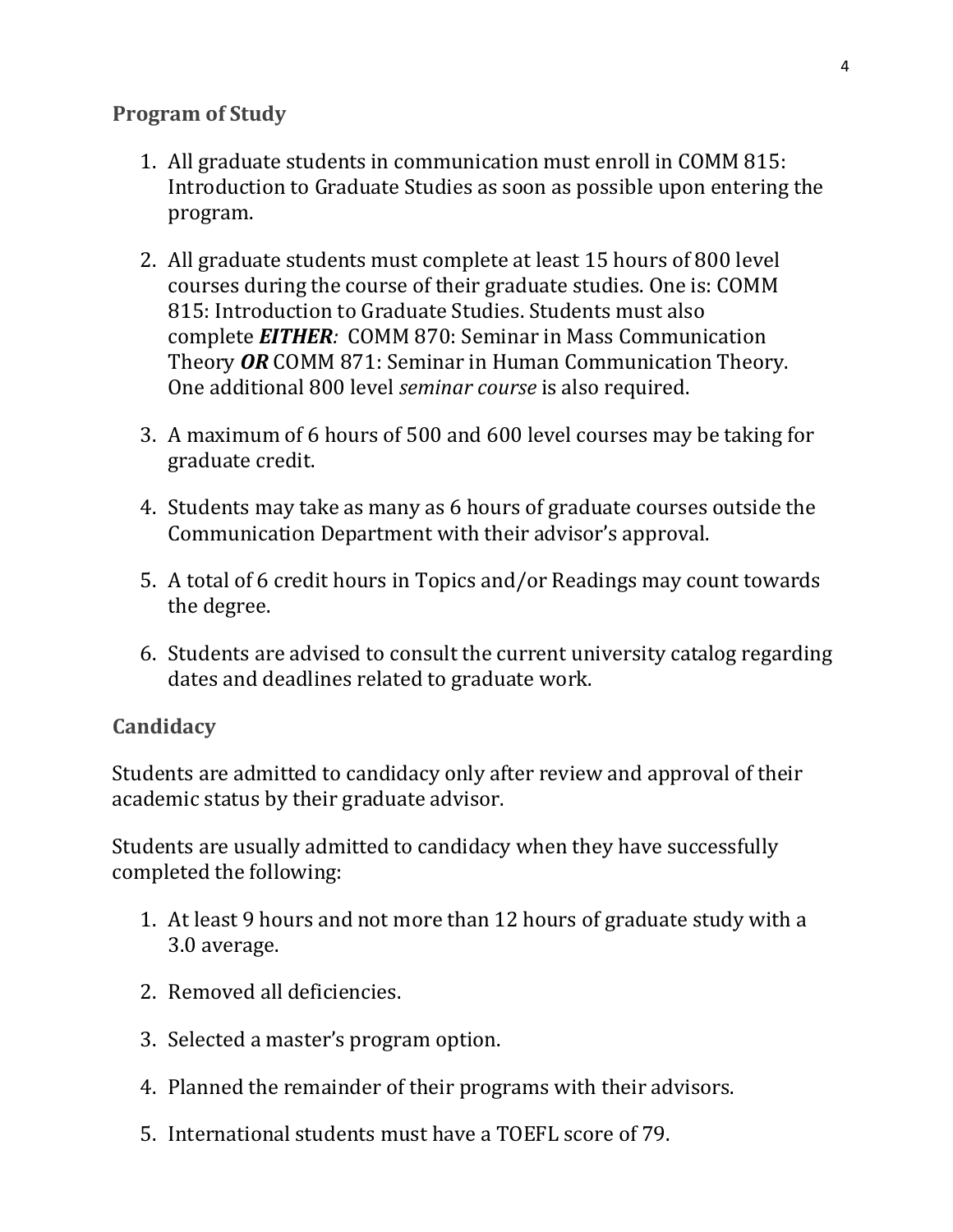### **The Process**

- 1. The Office of Graduate and Continuing Studies notifies students and advisors that candidacy plans should be completed online.
- 2. Student and advisor complete the final candidacy plan.
- 3. The plan is approved by the Communication Department Chair and Graduate Dean and filed as the official degree program.
	- **I. Thesis Option**

Required graduate GPA after 24 hours of graduate courses: 3.5

Minimum number of credit hours for degree: 30

Required courses to complete the degree:

- COMM 815 Introduction to Graduate Studies
- COMM 870: Seminar in Mass Communication *or* COMM 871: Seminar in Human Communication Theory
- One additional 800 level graduate seminar
- COMM 890 Research and Thesis (1-6 hours)

#### **The Master's Thesis Project:**

A master's thesis is an in-depth and original research project conducted during the course of the student's graduate studies. Students generally conduct this research over the course of one or two semesters under the guidance of a faculty advisor. A thesis must be successfully defended before a faculty committee consisting of two faculty members from the Communication Department and one member from another academic department.

**Applied Research Option**

Required graduate GPA after 24 hours of graduate courses: 3.25

Minimum number of credit hours for degree: 32

Required courses to complete the degree: